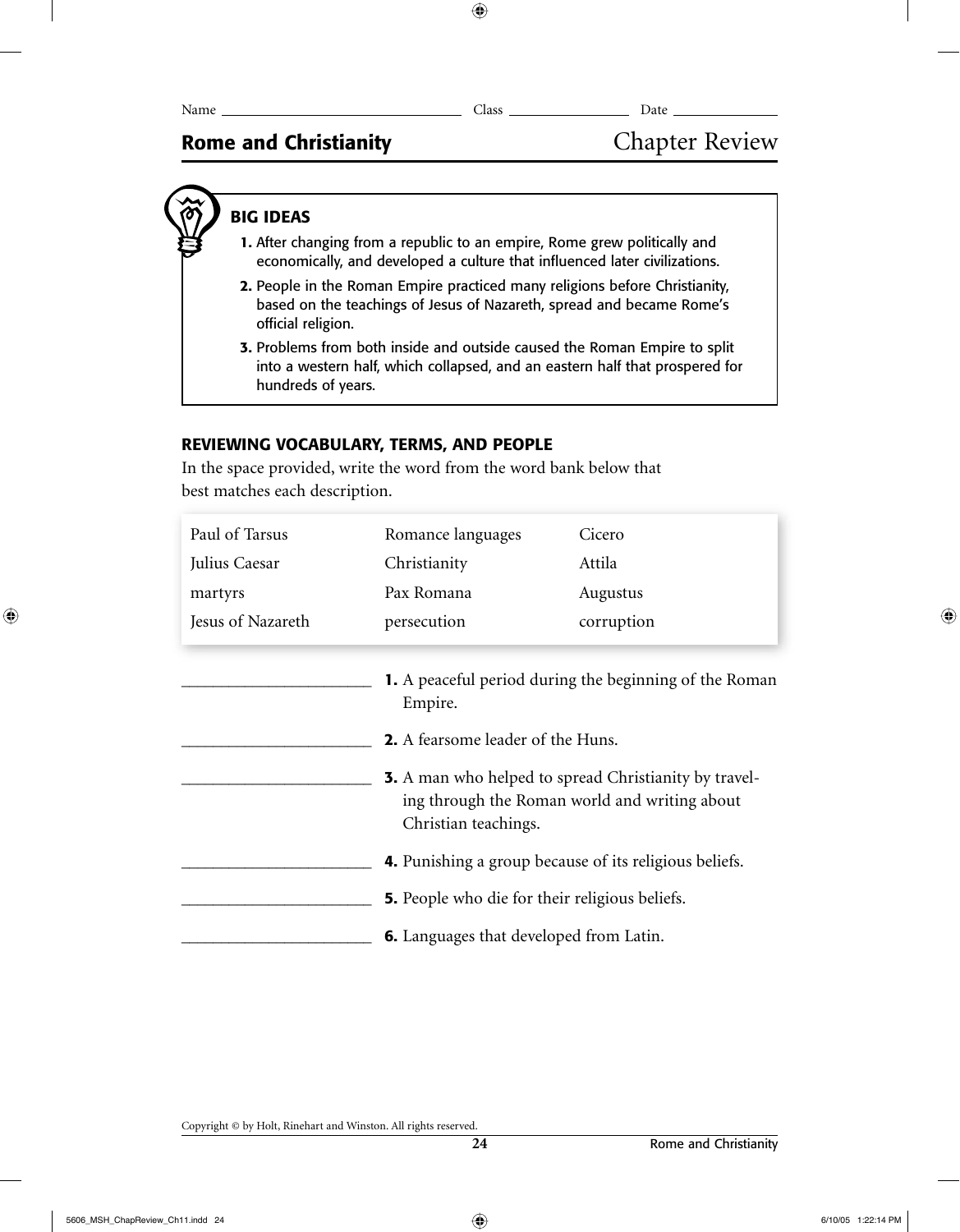| Name                             | Class | Date                  |
|----------------------------------|-------|-----------------------|
| Rome and Christianity, continued |       | <b>Chapter Review</b> |

### **COMPREHENSION AND CRITICAL THINKING**

Read each of the following groups of sentences, and put them in sequence in the blanks provided.

- $1.$   $\longrightarrow$   $\longrightarrow$   $\longrightarrow$   $\longrightarrow$ 
	- **a.** A barbarian general names himself king of Italy, bringing an end to the western Roman Empire.
	- **b.** Augustus becomes the first emperor of the Roman Empire.
	- **c.** Diocletian divides the Roman Empire in half.
	- **d.** The Ottoman Turks capture Constantinople, bringing an end to the eastern Roman Empire.

### **REVIEWING THEMES**

Using the themes listed below, determine which is identified by each statement.

#### **Themes**

| geography                                                                                              | politics | economics | technology and<br>innovation | society and<br>culture | religion |
|--------------------------------------------------------------------------------------------------------|----------|-----------|------------------------------|------------------------|----------|
| <b>1.</b> Corrupt officials helped to bring about the decline of<br>the Roman Empire.                  |          |           |                              |                        |          |
| <b>2.</b> The Romans developed new materials and designs<br>that helped create architectural advances. |          |           |                              |                        |          |

### **REVIEW ACTIVITY:** *JEOPARDY***-STYLE GAME**

Working with a partner or a small group, create a game based on the TV show *Jeopardy*. In *Jeopardy,* the game show host states an answer and the players respond by asking a question. For example, the host could say "Christianity." A player could respond, "What religion did Jesus of Nazareth start?" Create a list of key words, terms, and names described in the chapter. This list will be the "answers." For each "answer," create a list of matching questions. Develop rules, a point system, and a method for keeping score. If possible, play the game with your classmates. Include at least 12 words and matching questions. Following are a few ideas to help you get started.

| rulers  | people   | religions | achievements |
|---------|----------|-----------|--------------|
| empires | warriors | beliefs   | languages    |
| events  | customs  | politics  | literature   |

Copyright © by Holt, Rinehart and Winston. All rights reserved.